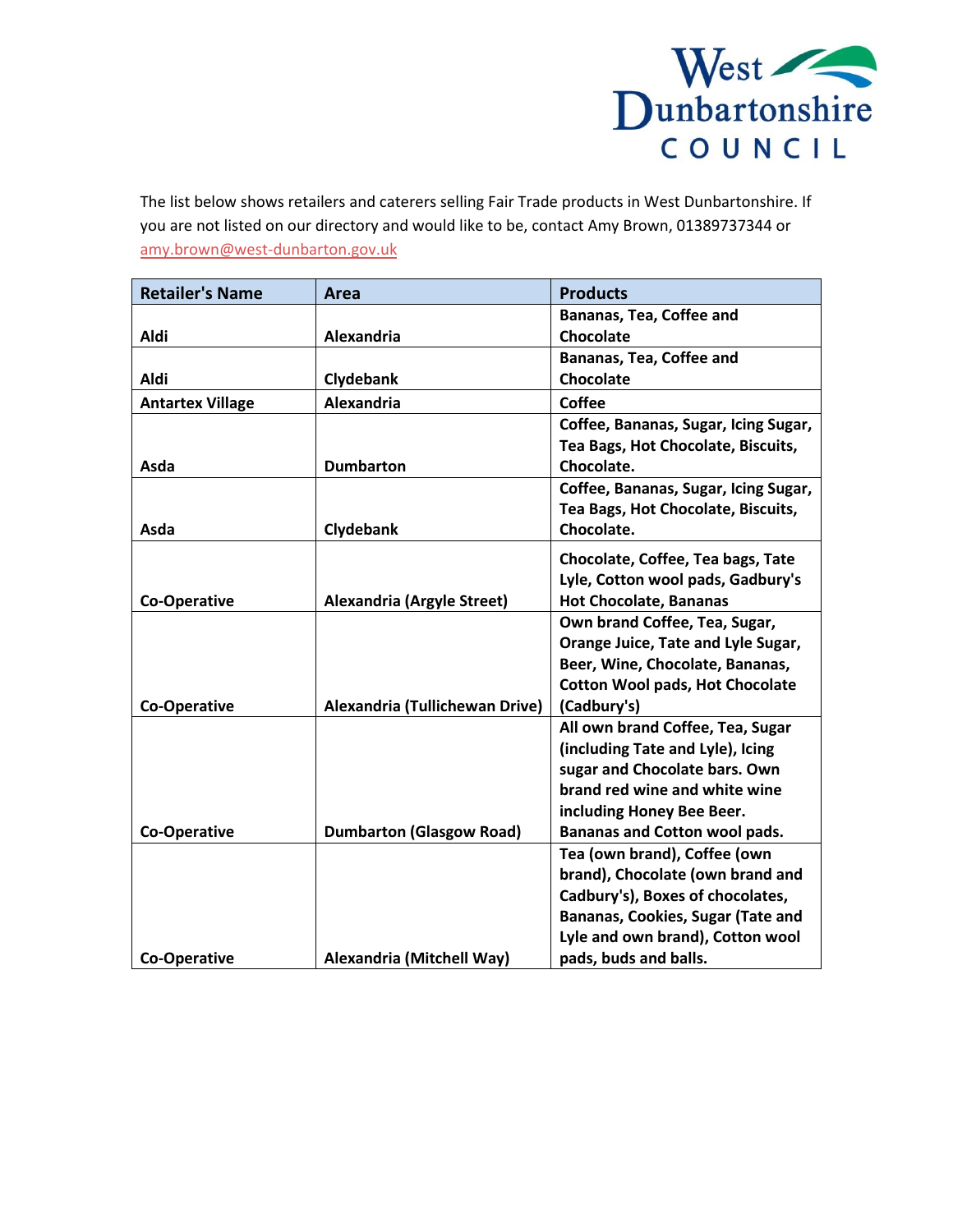| <b>Retailer's Name</b> | Area                              | <b>Products</b>                          |
|------------------------|-----------------------------------|------------------------------------------|
|                        |                                   | Biscuits, chocolates, cereal bars,       |
|                        |                                   | cookies, boxes of chocolates, tea,       |
|                        |                                   | coffee, wine, beer, sugar, hot           |
|                        |                                   | chocolate, fabric bags for life,         |
|                        |                                   | cotton wool balls/pads and buds,         |
|                        |                                   | honey, museli, extra virgin olive oil.   |
|                        |                                   | (All own brand except sugar, some        |
| <b>Co-Operative</b>    | <b>Balloch</b>                    | cereal bars and chocolate).              |
|                        |                                   | Own brand Teas, Coffees,                 |
|                        |                                   | Chocolate, Bananas, Cotton Wool          |
|                        |                                   | Pads, Tate and Lyle Sugar own            |
| <b>Co-Operative</b>    | <b>Clydebank (Kilbowie Road)</b>  | brand sugar, wine and beer               |
|                        |                                   | Coffee, Tea, Cadburys, Tate Lyle,        |
|                        |                                   | Banana, Cotton Wool, Wine, Beer,         |
| <b>Co-Operative</b>    | <b>Dalmuir</b>                    | <b>Biscuits, Wine</b>                    |
|                        |                                   | Tea, Coffee, Sugar all own brand         |
|                        |                                   | and Tate and Lyle, Chocolate own         |
|                        |                                   | brand and Cadbury's, Bananas,            |
| <b>Co-Operative</b>    | <b>Dumbarton (Bellsmyre)</b>      | Wine                                     |
|                        |                                   | Tea, Coffee, Sugar (including Tate       |
|                        |                                   | and Lyle), Chocolate (including          |
|                        |                                   | Cadbury's), Bananas, cotton wool         |
| <b>Co-Operative</b>    | <b>Dumbarton (High Street)</b>    | pads, Wine and beer                      |
|                        |                                   | Cotton Wool pads, Tea, Coffee,           |
|                        |                                   | Sugar (including Tate and Lyle),         |
|                        |                                   | Chocolate (including Cadbury's),         |
| <b>Co-Operative</b>    | <b>Faifley</b>                    | Bananas, Wine (red and white)            |
|                        |                                   | Tea, Coffee, Sugar Tate and lyle         |
|                        |                                   | and own brand, Icing Sugar,              |
|                        |                                   | Chocolate (including Cadbury's),         |
| <b>Co-Operative</b>    | Hardgate                          | <b>Bananas, Wine and Beer</b>            |
|                        |                                   | Wine, Beer, Cotton wool pads, Tea,       |
|                        |                                   | <b>Coffee, Sugar (including Tate and</b> |
|                        |                                   | Lyle), Chocolate (including              |
| <b>Co-Operative</b>    | <b>Old Kilpatrick</b>             | Cadbury's), Bananas                      |
|                        |                                   | All own brand Tea, Coffee, Sugar         |
|                        |                                   | (including Tate and Lyle), Chocolate     |
|                        |                                   | (including Cadbury's), Bananas           |
| <b>Co-Operative</b>    | <b>Parkhall</b>                   | <b>Wine and Beer</b>                     |
|                        |                                   | KitKats, Cadbury Dairy Milk,             |
|                        |                                   | <b>Cadbury Drinking Chocolate and</b>    |
| <b>Costcutter</b>      | <b>Dumbarton (Brucehill Road)</b> | Tate & Lyle sugar                        |
|                        |                                   | Sugar, Cadbury's chocolate, cocoa,       |
| <b>Costcutter</b>      | <b>Dumbarton (Merkins Avenue)</b> | drinking chocolate                       |
| Day Today              | <b>Clydebank (Dumbarton Road)</b> | Cabury's, Tate and Lyle sugar            |
|                        |                                   |                                          |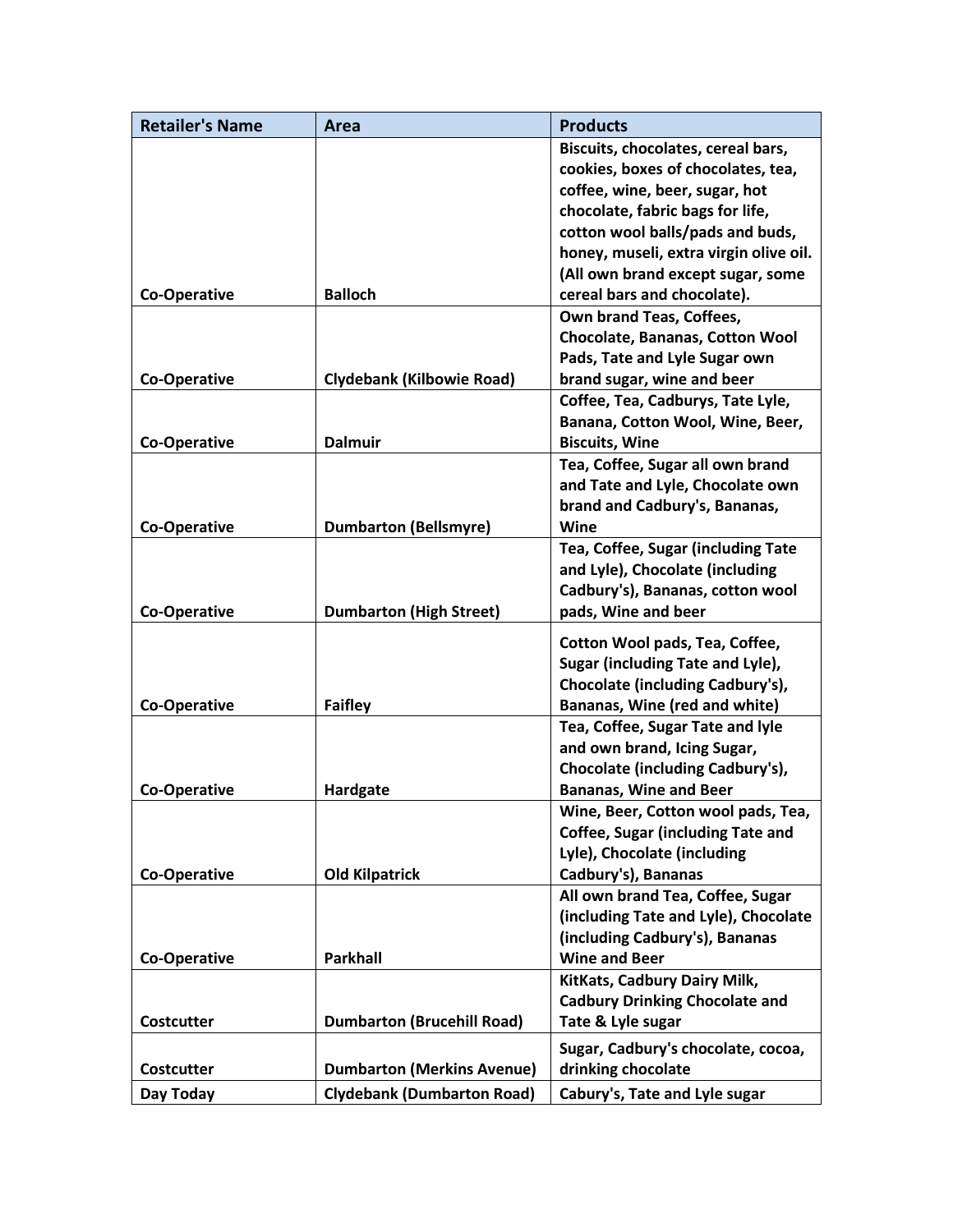| <b>Retailer's Name</b>         | Area                               | <b>Products</b>                                         |
|--------------------------------|------------------------------------|---------------------------------------------------------|
| Day Today                      | <b>Clydebank (Montrose Street)</b> | <b>Coffee</b>                                           |
|                                |                                    | Cadbury's chocolate, Tate & Lyle                        |
| Day Today                      | <b>Mountblow</b>                   | (x3)                                                    |
|                                |                                    | Dairymilk, Kitkat, Hot chocolate,                       |
| Day Today Express              | <b>Dalmuir</b>                     | Tate & Lyle                                             |
| <b>Esso petrol station</b>     | <b>Milton</b>                      | <b>Dairymilk and Kitkat</b>                             |
| <b>Jenners</b>                 | <b>Loch Lomond</b>                 | Coffee, White wine                                      |
|                                |                                    | Dairymilk, Maltesers, Hot                               |
| Kayden World Food              | <b>Hardgate</b>                    | chodolate, Tate & Lyle                                  |
|                                |                                    | Cabury's chocolate, Tate and Lyle                       |
|                                |                                    | sugar, Caster sugar, Icing Sugar,                       |
| <b>Keystore</b>                | <b>Dumbarton (Glasgow Road)</b>    | <b>Demara Sugar</b>                                     |
|                                |                                    | Cadbury's chocolate, Hot chocolate                      |
| <b>Keystore</b>                | <b>Old Kilpatrick</b>              | $(x2)$ , sugar                                          |
|                                |                                    | Chocolate, cookies, Dairy Milk, tea                     |
|                                |                                    | bags, coffee, bananas, wine, sugar,                     |
| Lidl                           | <b>Clydebank</b>                   | honey                                                   |
| Lifestyle                      | <b>Old Kilpatrick</b>              | Kitkat, Dairymilk, Tate & Lyle (x2)                     |
|                                |                                    | Coffee, bananas, jam, marmelade,                        |
| M & S BP Petrol Station        | <b>Milton</b>                      | tea bags, Cadbury's chocolate                           |
|                                |                                    | Tea, coffee, Cooking chocolate,                         |
| <b>Marks &amp; Spencer</b>     | <b>Dumbarton</b>                   | bananas, wine, sugar, honey                             |
| <b>Morisons Petrol station</b> | <b>Dumbarton</b>                   | Bisuits, chocolate, tea, coffee                         |
| <b>Morrisons</b>               | <b>Dumbarton</b>                   | Teas, coffees, wines, chocolate                         |
| <b>Mountblow Superstore</b>    | <b>Mountblow</b>                   | Dairymilk, Hot chocolate                                |
|                                |                                    | Dairy milk, Kitkat, Tate & Lyle                         |
| <b>Nisa</b>                    | <b>Old Kilpatrick</b>              | sugar, Maltesers                                        |
|                                |                                    | Dairymilk, Maltesers, Kitkat, Hot                       |
| <b>Petrol station</b>          | Hardgate                           | chocolate                                               |
|                                |                                    | <b>Biscuits (KitKat), Cadbury's</b>                     |
|                                |                                    | chocolate, drinking chocolate,                          |
| <b>Esso petrol station</b>     | <b>Alexandria</b>                  | cocoa                                                   |
| <b>Petrol station</b>          | <b>Dalmuir</b>                     | Dairymilk, Maltesers, Kitkat                            |
| <b>Scotmid</b>                 | <b>Old Kilpatrick</b>              | Chololate, Tea bags, Coffee, Sugar                      |
|                                |                                    | Cadbury's chocolate, Kitcat,                            |
| <b>Spar</b>                    | <b>Duntocher</b>                   | Maltesers, Tate & Lyle (x3),<br>Cadbury's hot chocolate |
|                                |                                    | Maltesers, Dairy milk, Kitkat, Tate                     |
| <b>Terminus Store</b>          | <b>Dalmuir</b>                     | & Lyle                                                  |
|                                |                                    | Maltesers, Kitkat, Dairymilk,                           |
| <b>Tesco Express</b>           | Hardgate                           | <b>Cadbury's Hot chocolate</b>                          |